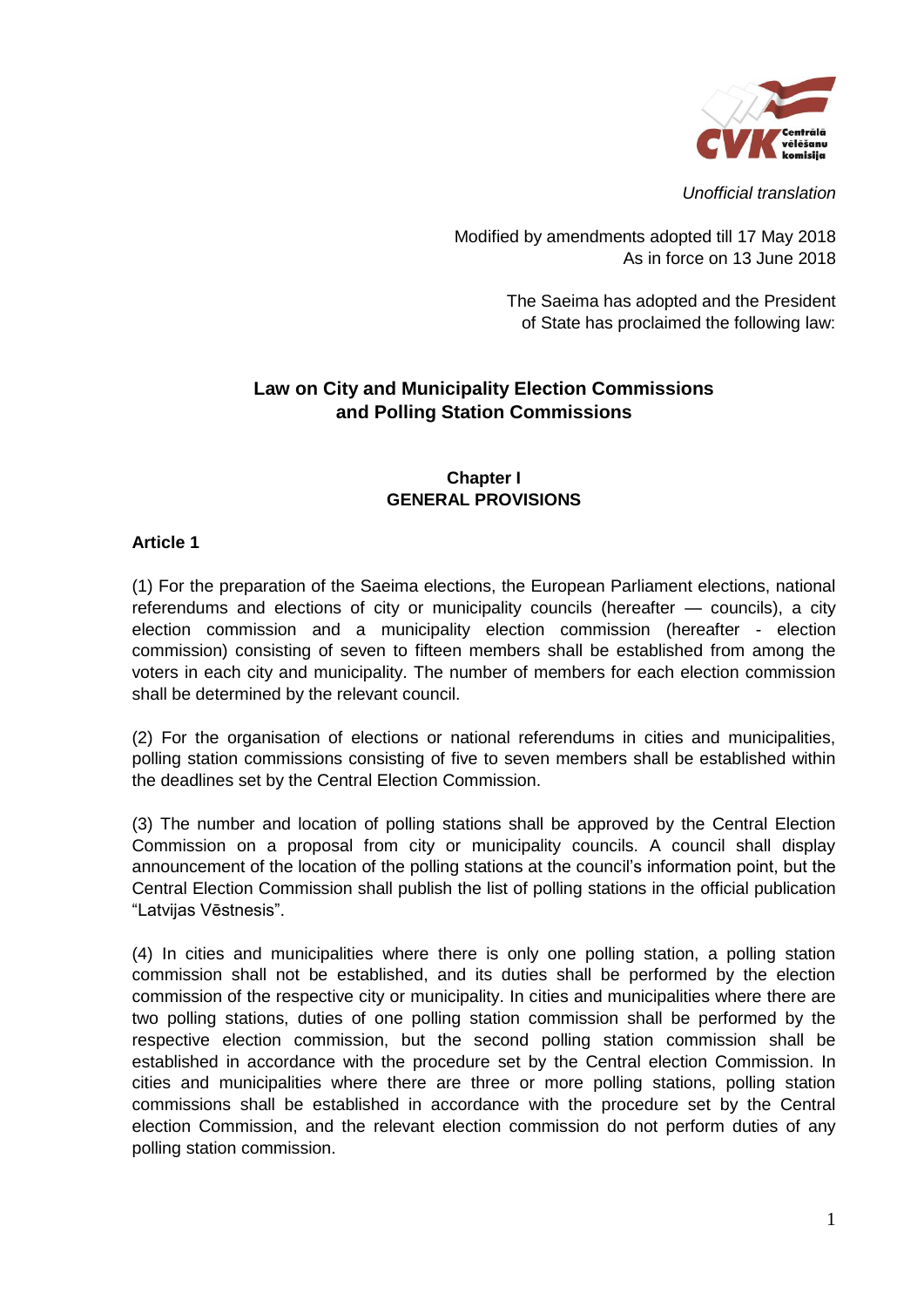(5) For holding the Saeima elections or national referendums in foreign countries, the Central Election Commission on a proposal from the Ministry of Foreign Affairs, may establish polling stations in the consular offices of the Republic of Latvia or in other premises suitable for this purpose. On a proposal from a ship owner, the Central Election Commission may establish polling stations on ships sailing under the Latvian flag and registered with the Republic of Latvia, provided that compliance with the provisions of the Saeima Election Law can be ensured in such cases.

(6) An election commission can establish a polling station commission or several polling station commissions for organising voting at the voters' place of residence in accordance with the procedure set by the Central election Commission.

# **Article 2**

(1) The election commission shall function as independent local government body throughout the term of office of the relevant council. The mandate of the commission shall expire on the day when the newly elected council has established a new election commission.

(2) The composition of the election commission may be changed in accordance with the procedure laid down in this law.

(3) The polling station commissions shall function in accordance with the procedure set by the Central Election Commission.

# **Article 3**

(1) The activities of election commissions and polling station commissions in preparing and holding the Saeima elections, the European Parliament elections and national referendums shall be financed from the state budget in accordance with the procedure set by the Central Election Commission.

(2) The work of election commissions and polling station commissions in preparing and holding council elections shall be financed from the budgets of the respective city or municipality.

(2<sup>1</sup>) If the Saeima elections, the European Parliament elections or a national referendum is held simultaneously with the regular council elections, the remuneration of election commissions, polling station commissions and the persons invited in the procedure set by the Central Election Commission shall be financed from the state budget in the procedure set by the Central Election Commission, but all the expenses of the purchase of the goods and services necessary to ensure the work of an election commission and the expenses of premise maintenance shall be financed from the budgets of the respective city or municipality.

# (3) *(Deleted by the 19.06.1998 law)*

# (4) *(Deleted by the 19.06.1998 law)*

(5) Material assets required for organising elections (voting) shall become the property of the local government. Premises needed for organising elections (voting) that are owned (possessed) by national or local government shall be assigned free of charge.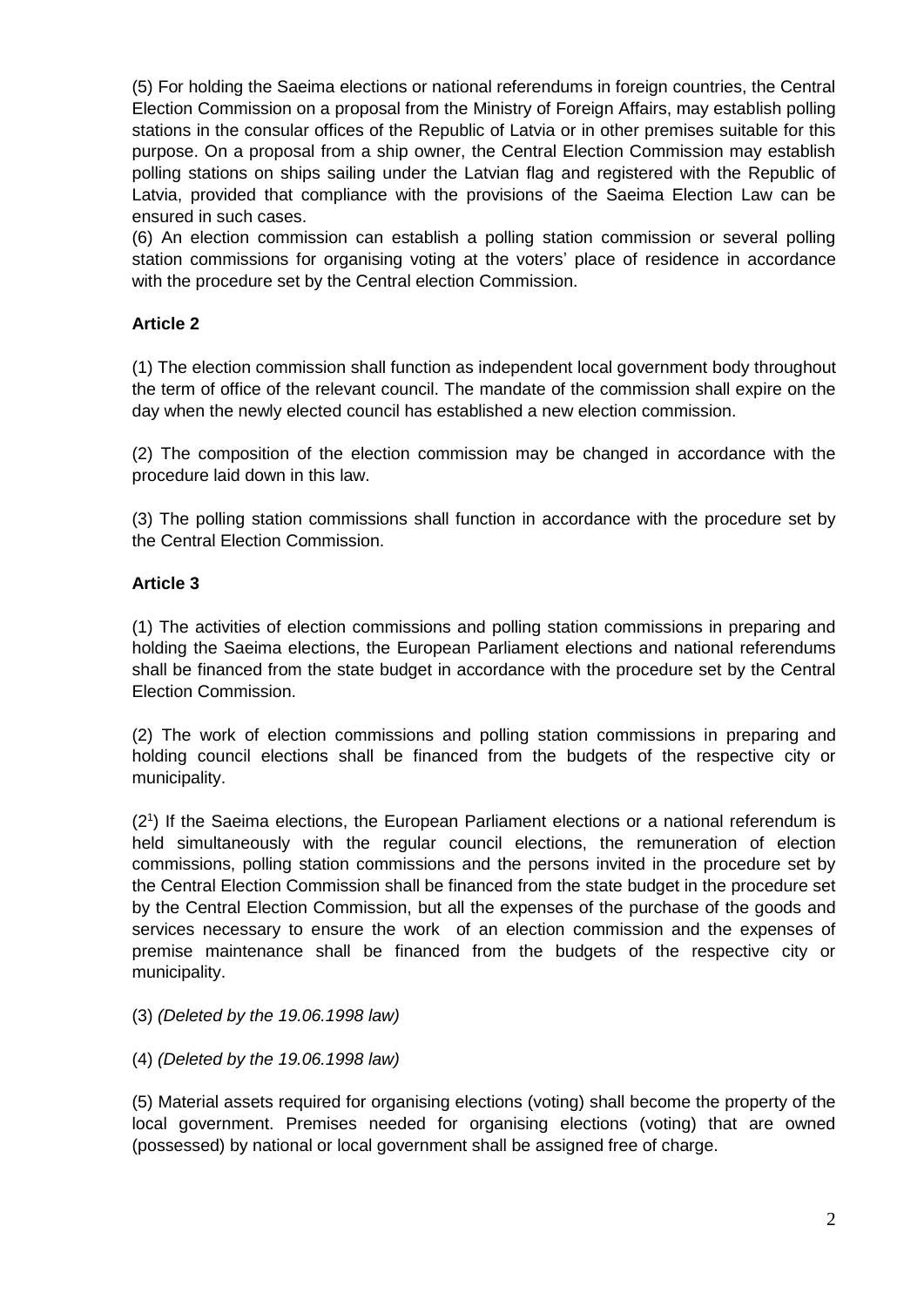# **Article 4**

(1) Each election commission shall have its own stamp bearing the small supplemented coat of arms of the state and the name of the relevant commission.

(2) Samples of polling station commission stamps and their use shall be regulated by the Central Election Commission.

# **Chapter II FORMATION OF ELECTION COMMISSIONS AND POLLING STATION COMMISSIONS AND REPLACEMENT OF THEIR MEMBERS**

### **Article 5**

(1) The chairperson and other members of the election commission of a city or municipality shall be elected by the respective city council or municipality council within three months after the relevant council has been elected or within one month after the relevant council has been formed.

(2) The polling station commission shall be established by the relevant city or municipality election commission in accordance with the procedure set by the Central Election Commission.

(3) For holding the Saeima elections or national referendums abroad, the Central Election Commission shall appoint polling station commissions from among Latvian citizens as recommended by relevant consular offices. If polling stations are established on ships, the Central Election Commission shall appoint polling station commissions from among Latvian citizens as recommended by the ship owner.

(4) In cases referred to in paragraph 3 of this Article, the Central Election Commission shall agree with the relevant consular office or the ship owner upon the number of the commission members; however, there shall be not less than three and not more than seven members in each polling station commission.

(5) For holding the European Parliament elections the Ministry of Foreign Affairs shall appoint a polling station commission for postal voting consisting of seven members.

# **Article 6**

(1) Election commissions and polling station commissions shall consist of Latvian citizens who know the Latvian language and who have at least a general secondary education.

(2) Members of the Saeima, members of a relevant city council or municipality council may not be members of election commissions or polling station commissions.

(3) A person who has been nominated as a candidate for elections or a person who has submitted a list of candidates may not be a member of a polling station commission.

(4) The same person may not be a member of several commissions except as provided in paragraph 4 of Article 1.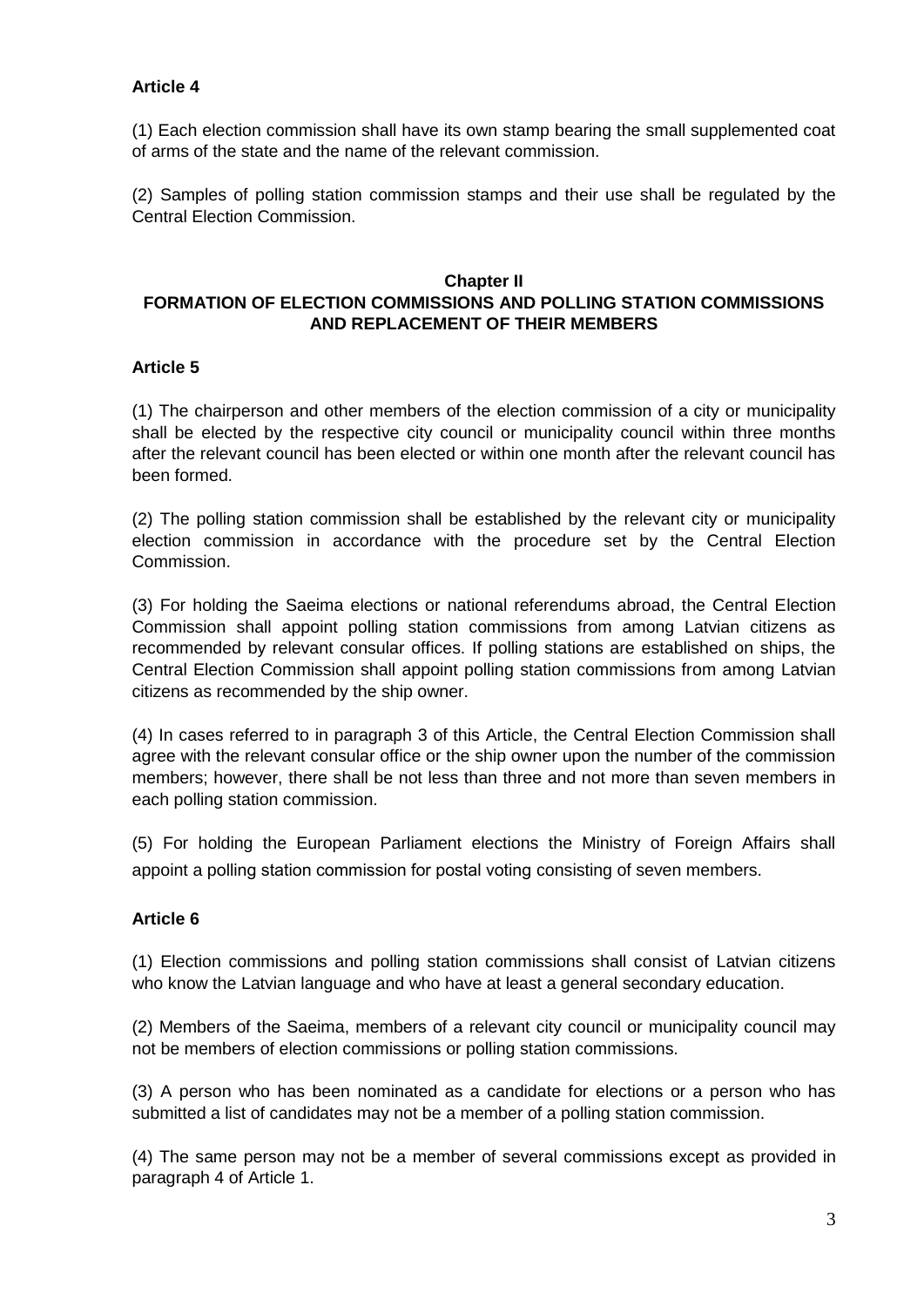(5) Chairpersons, secretaries and members of city and municipality election commissions and polling station commissions shall not be regarded as state officials in the context of the law "On Prevention of Conflict of Interest in Activities of Public Officials".

# **Article 7**

(1) Permanently functioning central governing bodies of registered political parties or their associations, as well as any member of the relevant council or not less than 10 Latvian citizens eligible to vote (hereafter — a group of voters), shall have the right to nominate their representatives to the election commissions.

(2) The number of election commission candidates nominated by any political party or association of political parties, as well as any council member or a group of voters, may not exceed the number of members to be elected to the relevant election commission.

# **Article 8**

(1) The nomination form shall include the election commission candidate's full name, personal identity number, permanent address, workplace and profession (occupation) and information about his/her previous experience in the preparation and holding of elections. Each candidate's written statement shall be attached to the nomination form certifying his/her agreement to the nomination and the processing of his/her personal data that must be performed in accordance with the requirements of this law.

(2) If an election commission candidate is nominated by a group of voters, each voter shall sign the nomination form and shall indicate his/her full name, personal identity number and permanent address.

(3) If an election commission candidate is nominated by a political party or an association of political parties, an excerpt from the relevant decision of its permanently functioning central governing body must be attached to the nomination form.

# **Article 9**

The deadline for submitting nomination forms for election commission candidates shall be determined by the relevant council. A city council shall publish the respective notice in the official publication "Latvijas Vēstnesis", but a municipality council shall display such a notice near the council's building and buildings of the town or rural territory administration.

### **Article 10**

(1) The council shall verify whether the election commission candidate meet the requirements laid down in this law (Article 6).

(2) A separate vote shall be taken for each election commission candidate. Those candidates who have received the majority of votes and not less than the qualifying number of votes required for passing a decision shall be deemed elected.

(3) The names of those candidates who have received the requisite number of votes but who are not included in the election commission shall be put on the candidate list.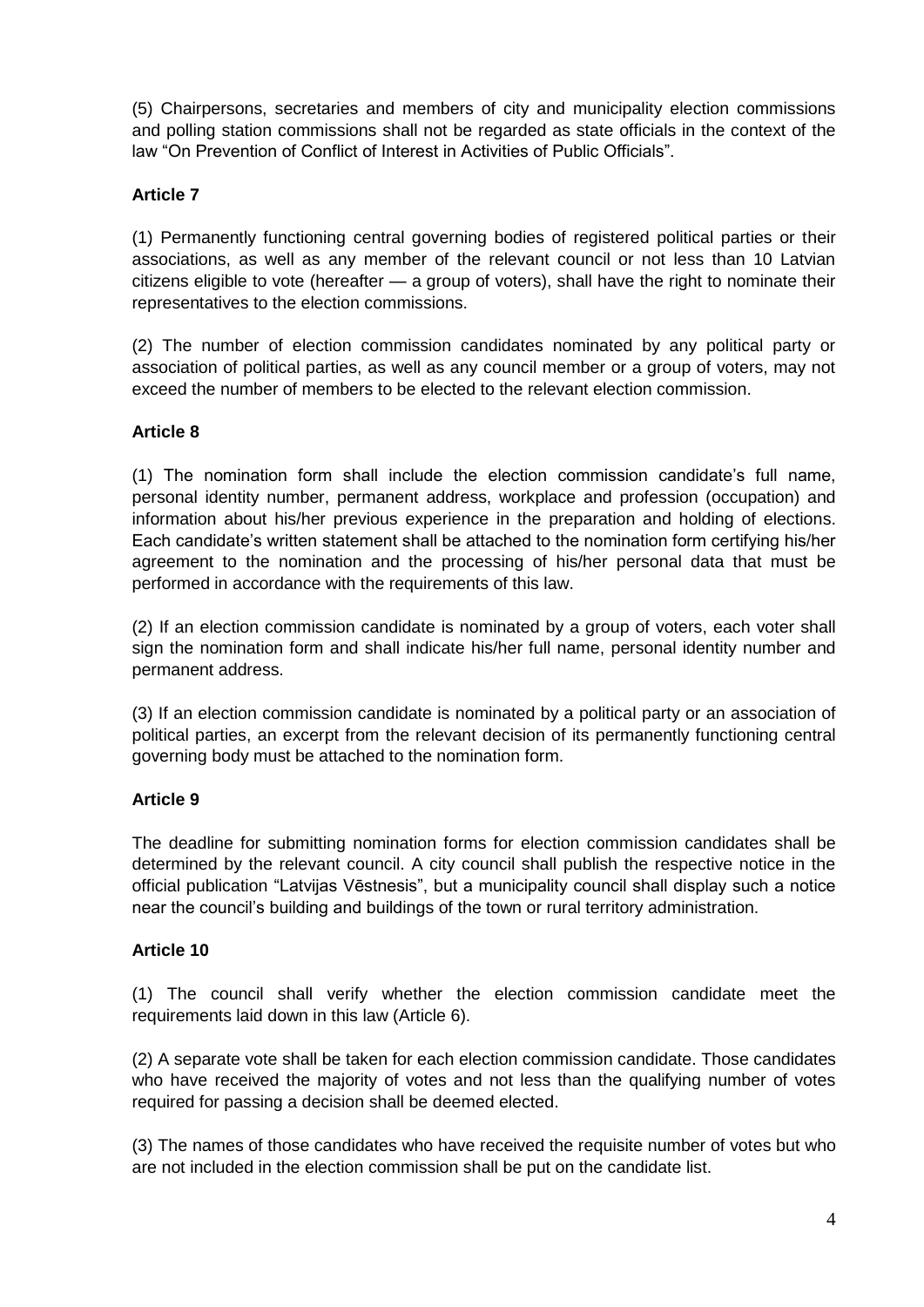(4) The council shall issue to election commission and polling station commission members the certificates in the Central Election Commission approved standard form.

(5) The councils shall notify the Central Election Commission about the formation of an election commission and its membership within five days after the election commission has been elected. The notification should contain information that has been provided in the nomination form on each member of the commission (Article 8, paragraph 1).

### **Article 11**

(1) An election commission member may resign from the commission by submitting a notice to the relevant city or municipality council.

(2) If an election commission member fails to fulfil his/her duties or is negligent in fulfilling them, if the member violates the rules or if it is revealed that he/she is ineligible to be elected according to Article 6 of this law, the election commission member may be recalled upon the request of the Central Election Commission, the relevant election commission or its chairperson.

(3) The decision about recalling an election commission member shall be taken by the council, which has established the relevant commission. If the proposal to recall an election commission member has been received after elections or after a national referendum has been announced, the chairperson of the respective council shall convene a council meeting within three days.

(4) If an election commission member has resigned from the commission or has been recalled, the council shall decide about inviting of the commission member candidate or announcing a term for the nomination of new election commission candidates. If an election commission member has suspended his/her work in the commission, the council shall decide about his/her substitution by an election commission member candidate.

# **Chapter III ORGANISATION OF WORK OF ELECTION COMMISSIONS AND POLLING STATION COMMISSIONS**

### **Article 12**

### (1) *(Deleted by the 17.05.2018 law)*

(2) At its first meeting, the election commission shall elect from among its members the secretary of the commission.

### **Article 13**

Election commissions and polling station commissions shall commence and terminate the preparation and holding of elections or national referendums in accordance with the procedure set by the Central Election Commission.

#### **Article 14**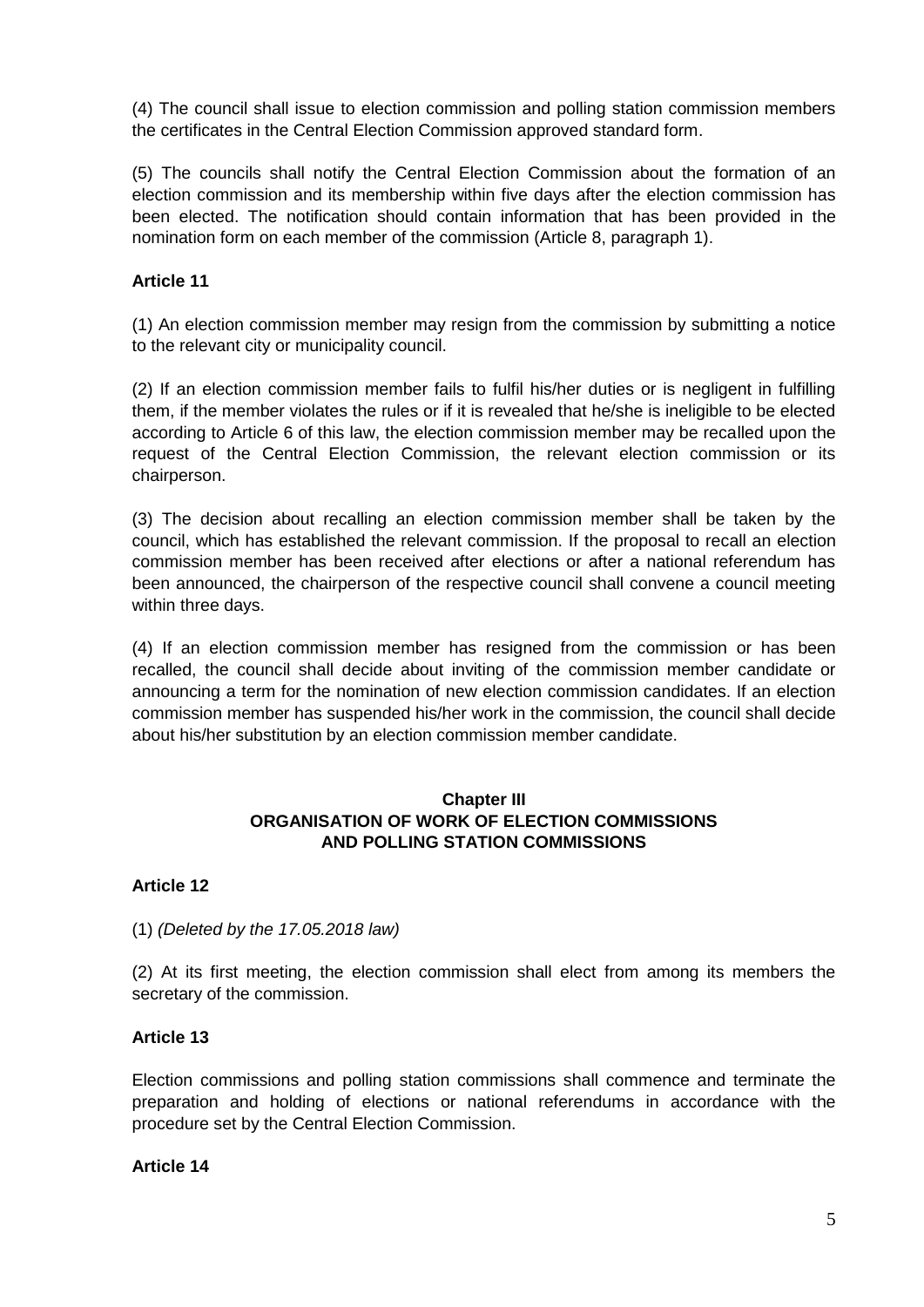(1) The chairperson of the election commission and the chairperson of the polling station commission shall administrate the work and convene the meetings of the respective commission.

(2) In the chairperson's absence, his/her duties shall be performed by the secretary of the commission, and in such a case the commission shall appoint a commission member to perform the duties of the secretary.

# **Article 15**

(1) The meetings of election commissions and polling station commissions shall be open to the public.

(2) Journalists, persons authorised by registered political parties or by their associations and any of the submitters of a list of candidates may be present at commission meetings if they do not disturb the work of the commission. Voters may be present at election commission meetings if they have been granted permission by the chairperson of the respective commission.

(3) Members of the Central Election Commission or persons authorised by this Commission have the right to participate in election commission meetings.

(4) Members of the Central Election Commission and members of the respective city or municipality election commission, as well as persons authorised by these commissions, have the right to participate in polling station commission meetings.

### **Article 16**

Election commissions and polling station commissions shall take decisions by a show of hands. It is regarded that a decision has been taken when a majority of the total number of commission members vote for it. In the case of a tie vote, the chairperson has the deciding vote. Any commission member who disagrees with the decision has the right to attach to the minutes a written statement explaining his/her individual opinion.

### **Article 17**

(1) Minutes of election commission meetings and polling station commission meetings shall be taken, and they shall be signed by commissions' chairpersons and secretaries. Decisions of the commission shall be recorded in the minutes.

(2) Documents (complaints, statements, references, standard forms of ballot papers, etc.) concerning matters discussed are to be attached to the minutes in the order the matters were discussed. The minutes of the meetings shall be arranged in a chronological file.

(3) A separate file shall be opened for each list of candidates submitted for council elections. The file should contain the list of candidates, documents concerning the list in general (bank receipt, authorisations of submitters) followed by all the documents concerning each candidate (statements, declarations, etc.) in the sequence their names are put on the list.

(4) The above-mentioned documents must be transferred to the local government's records department, where they are processed and deposited in the archives for permanent storage.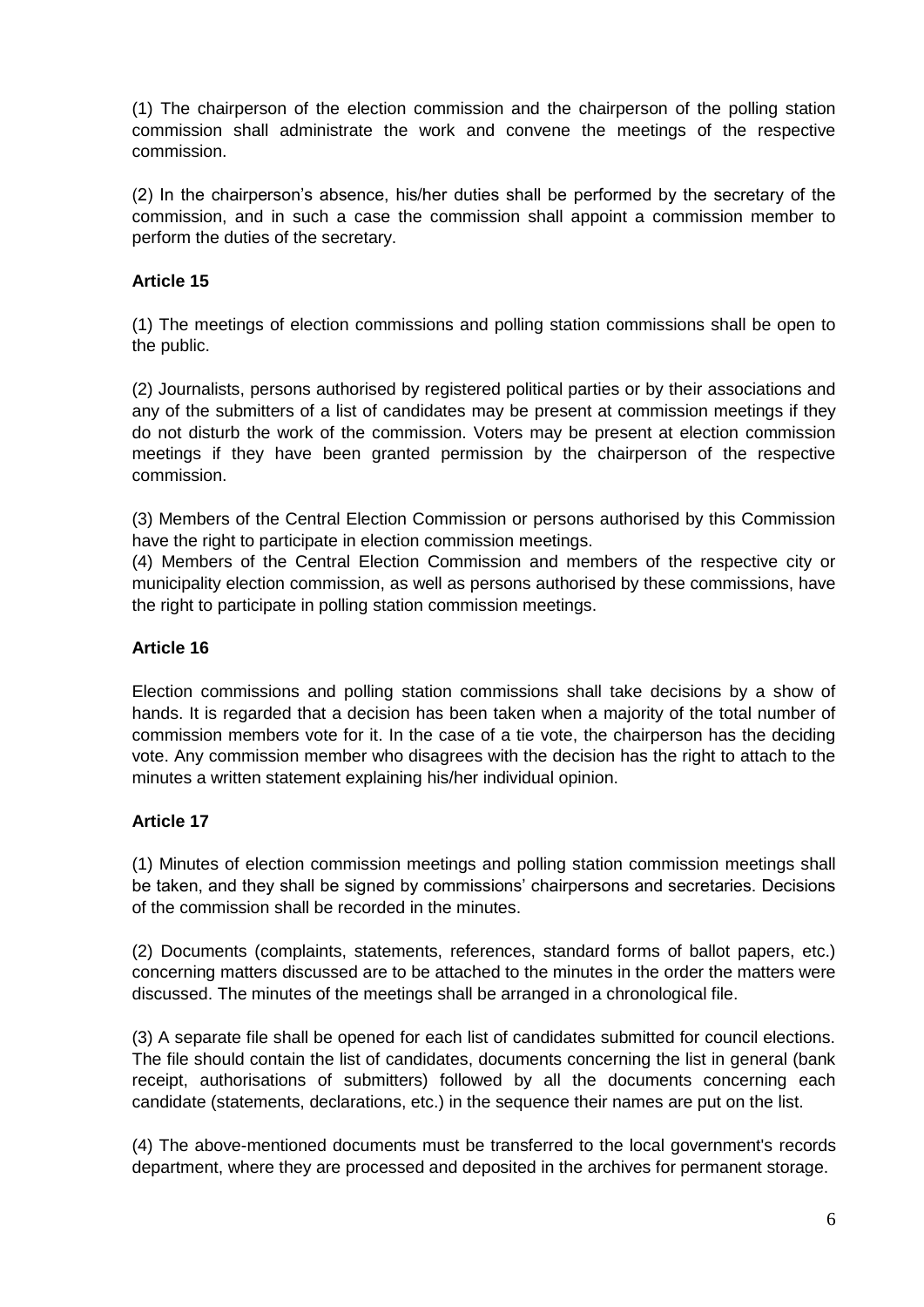### **Article 18**

(1) The chairperson of the election commission and the chairperson of the polling station commission shall:

1) represent the commission in state and local government institutions and in relations with natural persons and legal entities;

2) receive voters interested in the activities of the relevant commission;

3) manage the financial and material resources allocated to the relevant commission;

4) report to the higher level election commission and the respective local government on his/her work;

5) perform other duties related to elections or national referendums.

(2) The chairperson of the election commission and the chairperson of the polling station commission shall be responsible for the work of the relevant commission as a whole but especially for an accurate tallying of votes and the preservation of material resources at the disposal of the commission.

### **Article 19**

(1) The secretary of the election commission and the secretary of the polling station commission shall take the minutes of commission meetings and process other documents of the commission.

(2) In the absence of the secretary, his/her duties shall be fulfilled by any commission member as agreed by the commission.

(3) The secretary shall be responsible for the correct filing and keeping of documents before they are transferred to the local government's records department.

### **Article 20**

(1) Election commission members shall have the right to initiate discussion of issues at commission meetings, to participate in the discussion of the issues and, if so requested by the chairperson of the election commission, to check the work of a polling station commission.

(2) If an election commission member is nominated as a candidate for elections or if he/she is a submitter of a list of candidates, his/her work in the commission shall be suspended, i.e., he/she shall have no right to participate in the work of the election commission as of the date the candidate list was submitted.

(3) For infractions related to the work of the election commission or the polling station commission, a member shall be held liable in conformity with the law.

### **Article 21**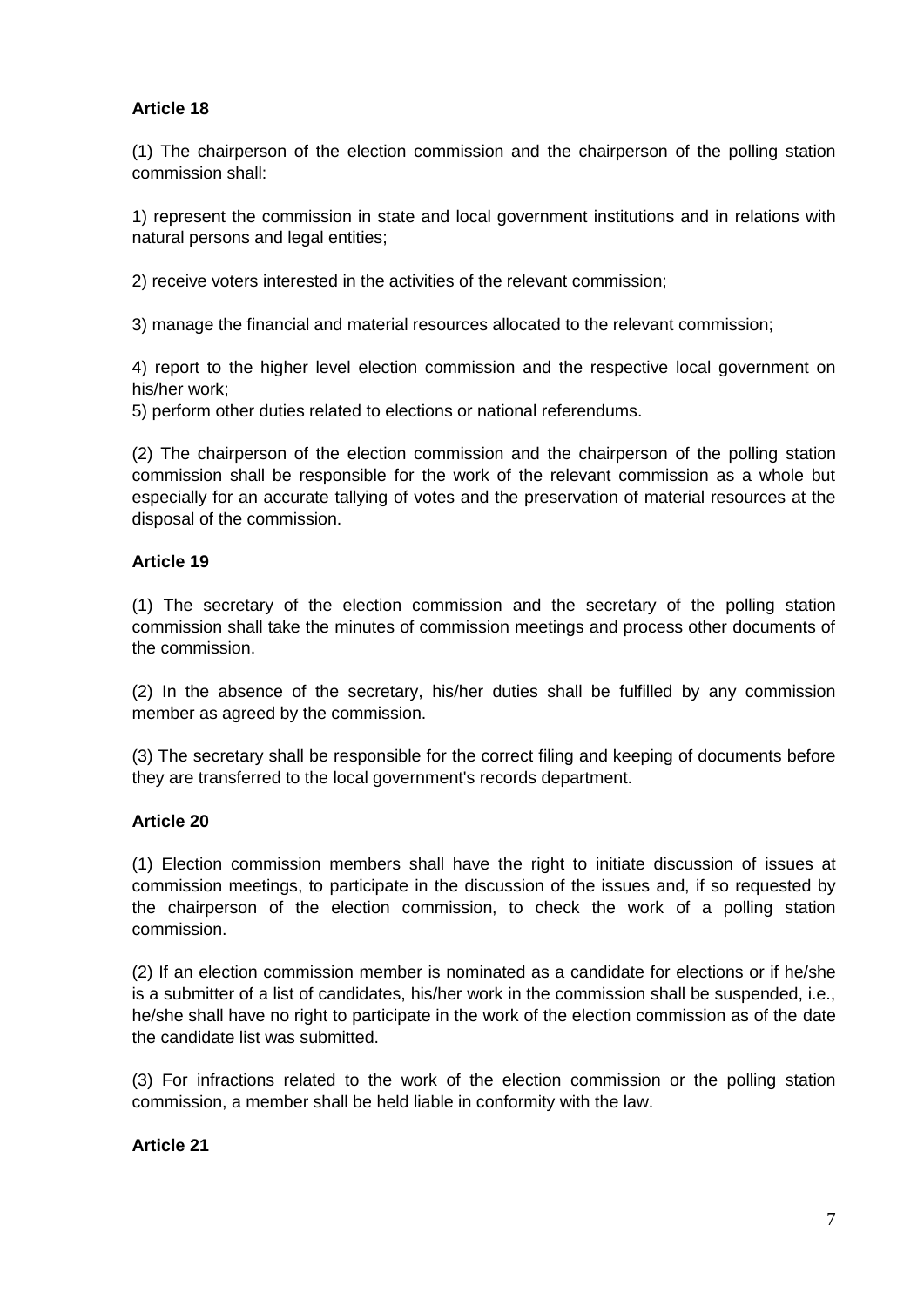(1) While fulfilling their duties related to elections, chairpersons, secretaries and other members of election commissions and polling station commissions must be excused from their full-time employment duties, but their positions must be retained for them.

(2) Chairpersons, secretaries and other members of election commissions and polling station commissions shall receive remuneration for the time period while they fulfil their duties in the commission.

(3) The amount of remuneration of chairpersons, secretaries and members of election commissions and polling station commissions for the preparation of the Saeima elections, the European Parliament elections and national referendums shall be determined by the Central Election Commission in accordance with the regulations of the Cabinet of Ministers; for council elections, the rates shall be approved by the relevant council.

(3<sup>1</sup> ) If the Saeima elections, the European Parliament elections or a national referendum is held simultaneously with the regular council elections, the amount of remuneration of chairpersons, secretaries and members of election commissions and polling station commissions for the preparation of the council elections shall be determined by the Central Election Commission in accordance with the regulations of the Cabinet of Ministers.

 $(3<sup>2</sup>)$  The regulations of the Cabinet of Ministers on the amount of remuneration of chairpersons, secretaries and members of election commissions and polling station commissions specified in Paragraph 3 of this Article, the Cabinet of Ministers shall revise every four years in the previous calendar year before the Saeima elections, having regard to the amount of the average monthly wage in the state in the year before last, which is published in the official statistical report of the Central Statistical Bureau, and the national economic development.

(4) The means needed by members of election commissions and polling station commissions to ensure the continuous work during the voting and vote counting shall be included in the election commission estimates of projected expenses in accordance with the procedure set by the Central Election Commission. Election commission and polling station commission members shall receive compensation for their meals in the amount set by the Cabinet of Ministers.

# **Article 22**

(1) In order to ensure the integrity of the voting process and of vote counting, the election commissions may invite civil servants and experts from among voters. The chairperson of the relevant election commission shall sign a contract with the invited person in which the person's rights and obligations, as well as the amount of remuneration allowed by the allocated budget, shall be stipulated.

(2) When necessary, the persons specified in Paragraph 1 of this Article may be called upon to perform the task of a member of the polling station commission, excluding participation in the adoption of the commission decision as well as deputising for the chairperson or secretary of the commission. The amount of remuneration of these persons is equivalent to the amount of remuneration of members of polling station commissions prescribed by Paragraph 3 and  $3<sup>1</sup>$  of Article 21, and meal compensation shall be paid for members of polling station commissions in the amount set by the Cabinet of Ministers.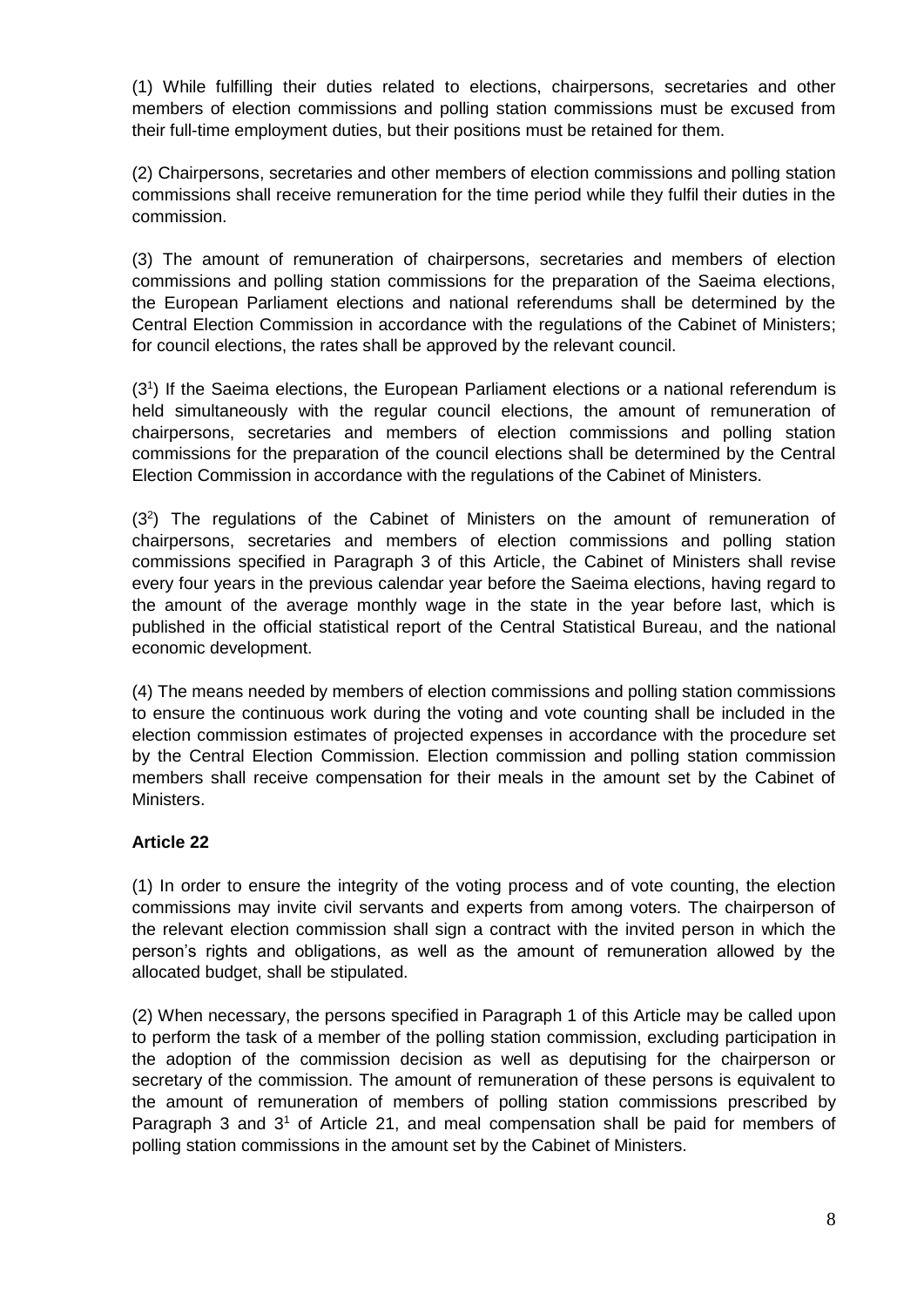### **Chapter IV COMPETENCE OF ELECTION COMMISSIONS**

### **Article 23**

(1) City and municipality election commissions shall ensure the preparation and holding of the Saeima elections, the European Parliament elections, elections of relevant councils and, in cases provided for by law, national referendums.

(2) An election commission, being subject to public law, shall be allowed to engage only in such activities as are prescribed by relevant laws and regulations.

(3) Election commissions shall perform the duties set by:

1) this law;

- 2) The Saeima Election Law;
- 2 1 ) the Law on Elections to the European Parliament;
- 3) the City Council and Municipality Council Election Law;
- 4) the Law on National Referendums and Legislative Initiatives;
- 5) *(deleted by the 19.06.1998 law);*
- 6) instructions issued by the Central Election Commission.

(4) Decisions and orders issued by the Central Election Commission are binding on election commissions.

### **Article 24**

In preparing the Saeima elections and the European Parliament elections, the election commissions shall:

1) consider issues related to the preparation and holding of elections in the relevant administrative territory;

2) check that election premises in all polling stations are arranged in accordance with the requirements set by law;

3) render assistance to polling station commissions by providing them with transport, communications and other technical equipment, as well as security guards;

4) deliver the lists of nominated candidates, ballot papers, envelopes and other election materials to polling station commissions;

5) *(deleted by the 29.01.2004 law)*;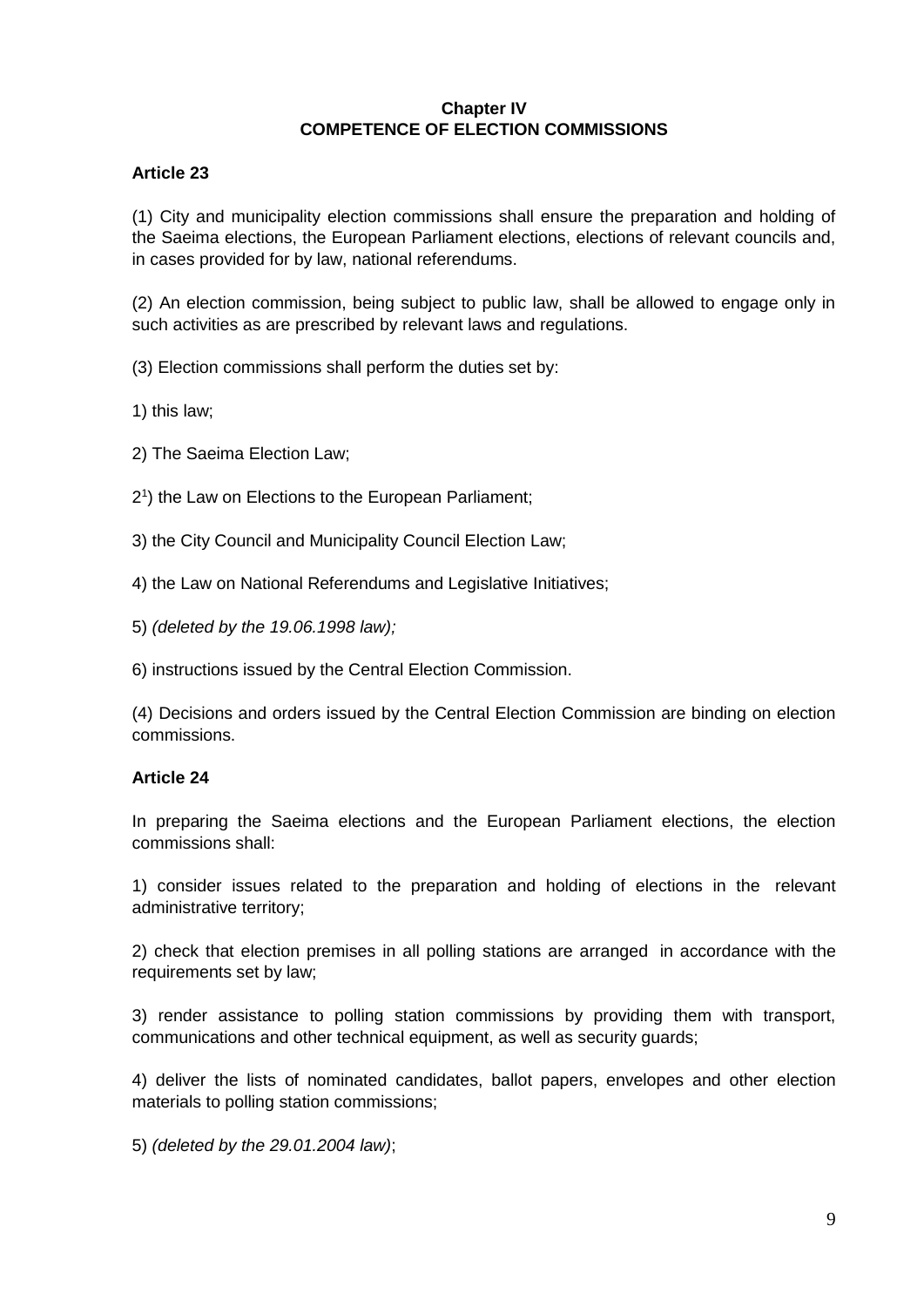6) check election results in specific polling stations on the basis of received complaints or on its own initiative;

7) inform voters about the voting procedure;

8) review complaints or submissions concerning the decisions and work of the relevant election commission (polling station commission);

8 1 ) after the elections are over, in accordance with the procedure set by the Central Election Commissions, receive vote-counting minutes and other materials from polling station commissions, check the polling station commissions' minutes and deliver them to the Central Election Commission;

8<sup>2</sup>) present to the Central Election Commission a financial report on a standardised form.

9) fulfil other duties related to respective elections.

(2) *Deleted by the 13.11.2008 law*.

### **Article 25**

(1) In accordance with the City Council and Municipality Council Election Law and in accordance with the procedure set by the Central Election Commission, city and municipality election commissions shall:

1) receive, register and publish lists of council member candidates according to the procedure laid down in regulations;

2) approve the content of ballot papers, ensure printing and delivery of the ballot papers to polling station commissions;

3) appoint the polling station where voters may cast their votes before the general election day;

4) supervise the work of polling station commissions and render them assistance by providing them with transport, communications, other technical equipment, as well as security guards;

5) check the election results in specific polling stations on the basis of received complaints or on their own initiative;

6) inform voters about the voting procedure;

7) review complaints or submissions pertaining to elections;

8) be entitled to review any issue related to the preparation and conduct of elections;

9) after the elections are over, receive vote-counting minutes and other materials from polling station commissions, check these minutes, and tally election results in the relevant city or municipality;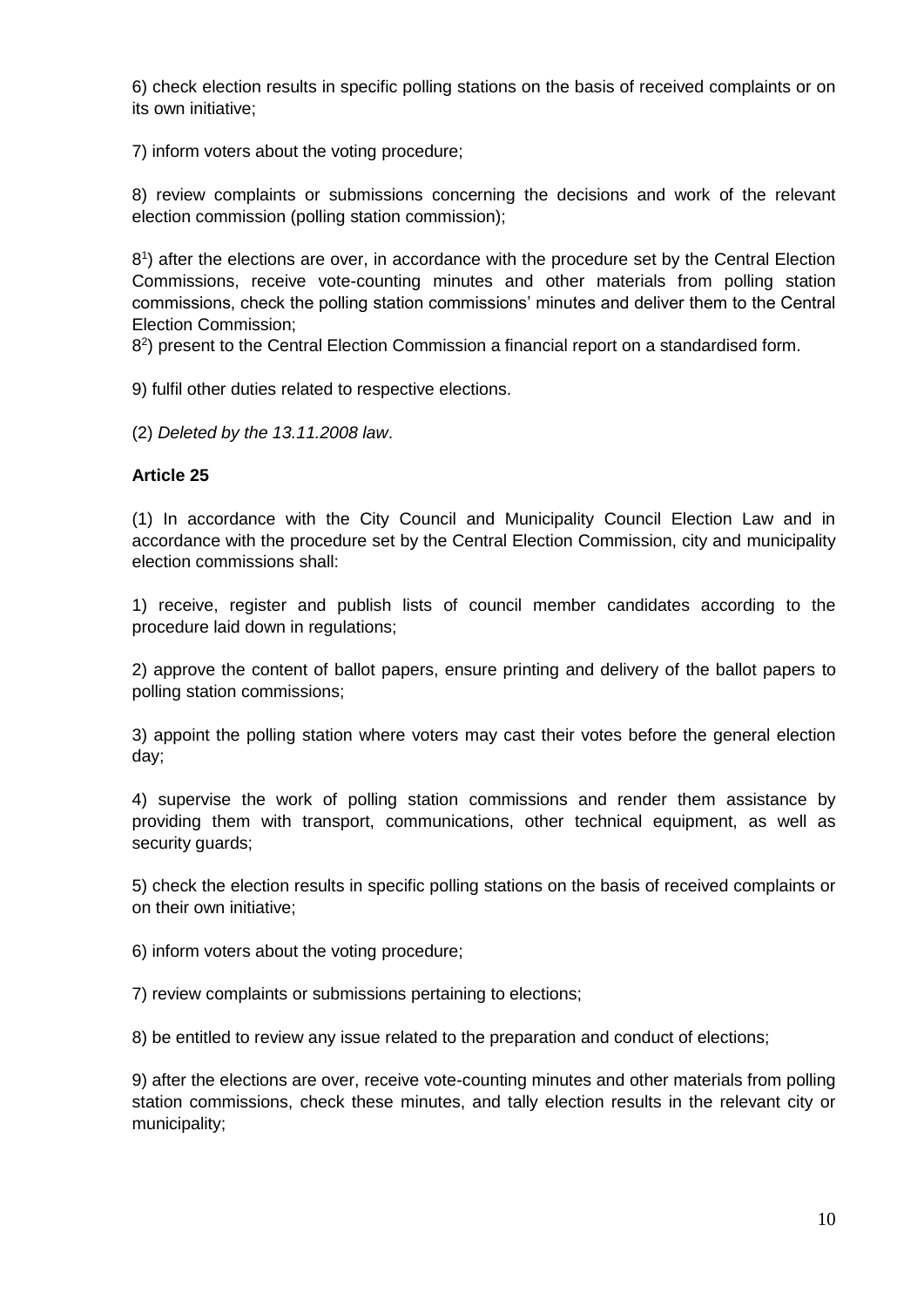10) approve election results, determine which candidates have been elected and publish the election results according to the procedure laid down in regulations;

11) send their decision about the approval of election results together with the election commission's minutes to the Central Election Commission;

12) perform other duties related to council elections;

13) perform other duties related to council elections.

(2) *(Deleted by the 13.11.2008 law*)

### **Article 26**

(1) If, in accordance with the Law on National Referendums and Legislative Initiatives, not less than 10,000 Latvian citizens eligible to vote have initiated a fully elaborated draft law or a draft amendment to the Constitution, or if the President of the State has suspended the proclamation of a law, the city and municipality election commissions in accordance with the procedure set by the Central Election Commission shall:

1) ensure the possibility for voters to sign signatures sheets and shall send these sheets to the Central Election Commission;

2) present to the Central Election Commission a financial report on a standardised form;

3) perform other duties related to national referendums and legislative initiatives.

### **Article 27**

*(Deleted by the 19.06.1998 law)*

### **Chapter V FUNCTIONS OF POLLING STATION COMMISSIONS**

### **Article 28**

(1) While preparing elections or a national referendum, polling station commission shall:

1) ensure that the voting premises are equipped with all the things needed for voting by secret ballot;

2) in compliance with the law, ensure that voters may acquaint themselves with the lists of candidates, samples of ballot papers and other election papers that are provided by law;

3) ensure that ballot papers are preserved until election (national referendum) day.

### **Article 29**

In compliance with the law and in accordance with the procedure set by the Central Election Commission, polling station commissions shall ensure free and unhindered voting on election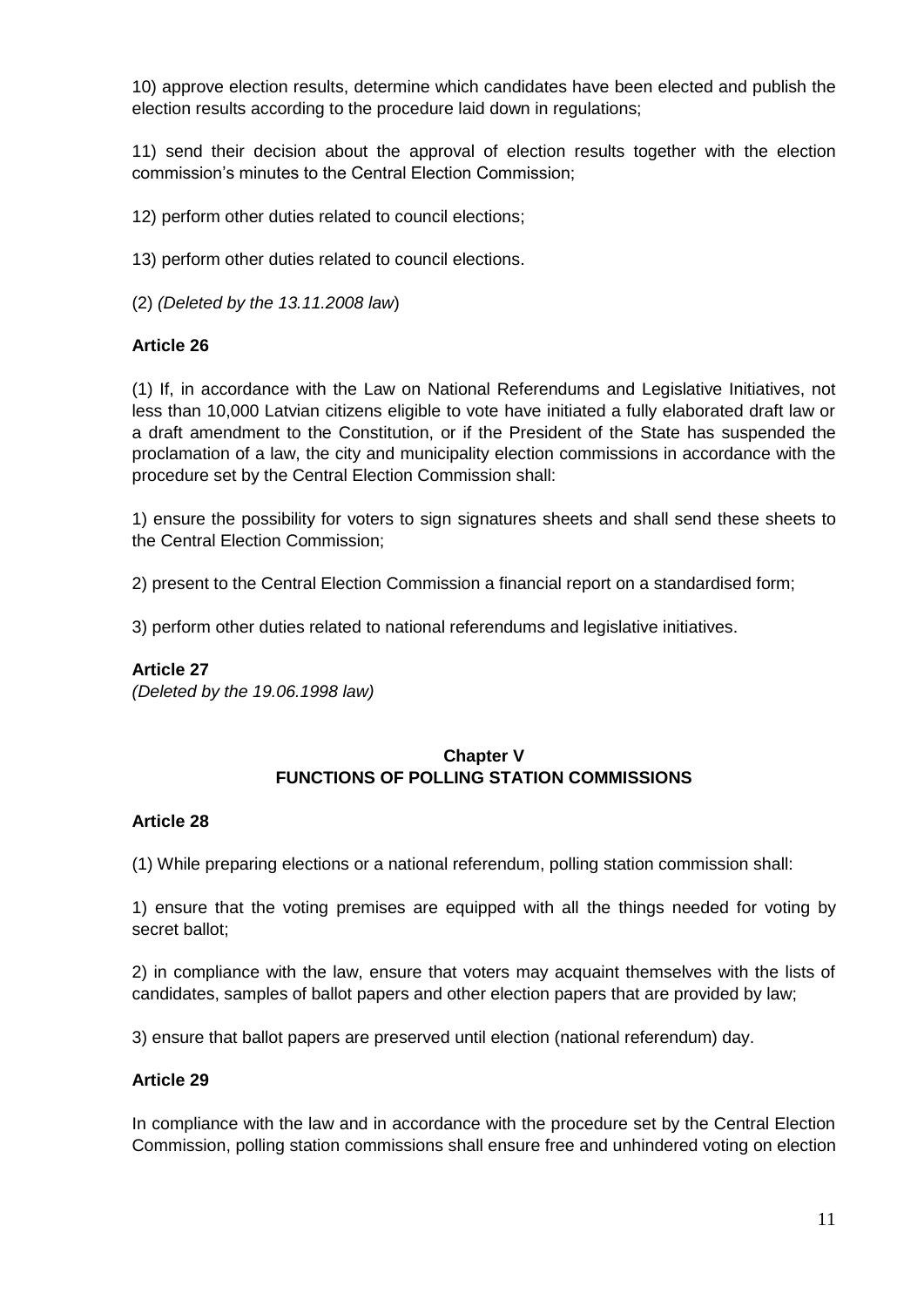(national referendum) day and shall examine the complaints and protests submitted by voters.

### **Article 30**

Polling station commissions shall keep minutes of the election (voting at a national referendum) course, recording all incidents and hindrances, as well as complaints or protests made by voters and commission decisions taken thereon.

### **Article 31**

After the closing of polling stations, polling station commissions shall ensure vote counting and shall deliver the vote-counting minutes, together with other materials, to the relevant city or municipality election commission in accordance with the procedure set by the Central Election Commission.

# **Chapter VI CONTESTING AND APPEALING OF DECISIONS MADE BY ELECTION COMMISSION OR POLLING STATION COMMISSION**

### **Article 32**

The decision of an election commission or a polling station commission can be contested in the Central Election Commission in accordance with the procedure laid down by the law. The decision of the Central Election Commission regarding the decision of an election commission or a polling station commission can be appealed to a court in accordance with the procedure aid down by the law.

### **Article 33**

The following persons have the right to contest and appeal the decisions specified in Article 32 of this Law:

1) during elections — submitters of lists of candidates and nominated candidates;

2) during a national referendum on a draft law or a proposed amendment to the Constitution — a person who has submitted to the Central Election Commission a fully elaborated draft law or a draft amendment to the Constitution signed by not less than 10,000 Latvian citizens who are eligible to vote;

3) during a national referendum on the dissolution of the Saeima — not less than one-third of the Saeima members;

4) *(Deleted by the 19.06.1998 law)*

**Article 34** *(Deleted by the 29.01.2004 law*)